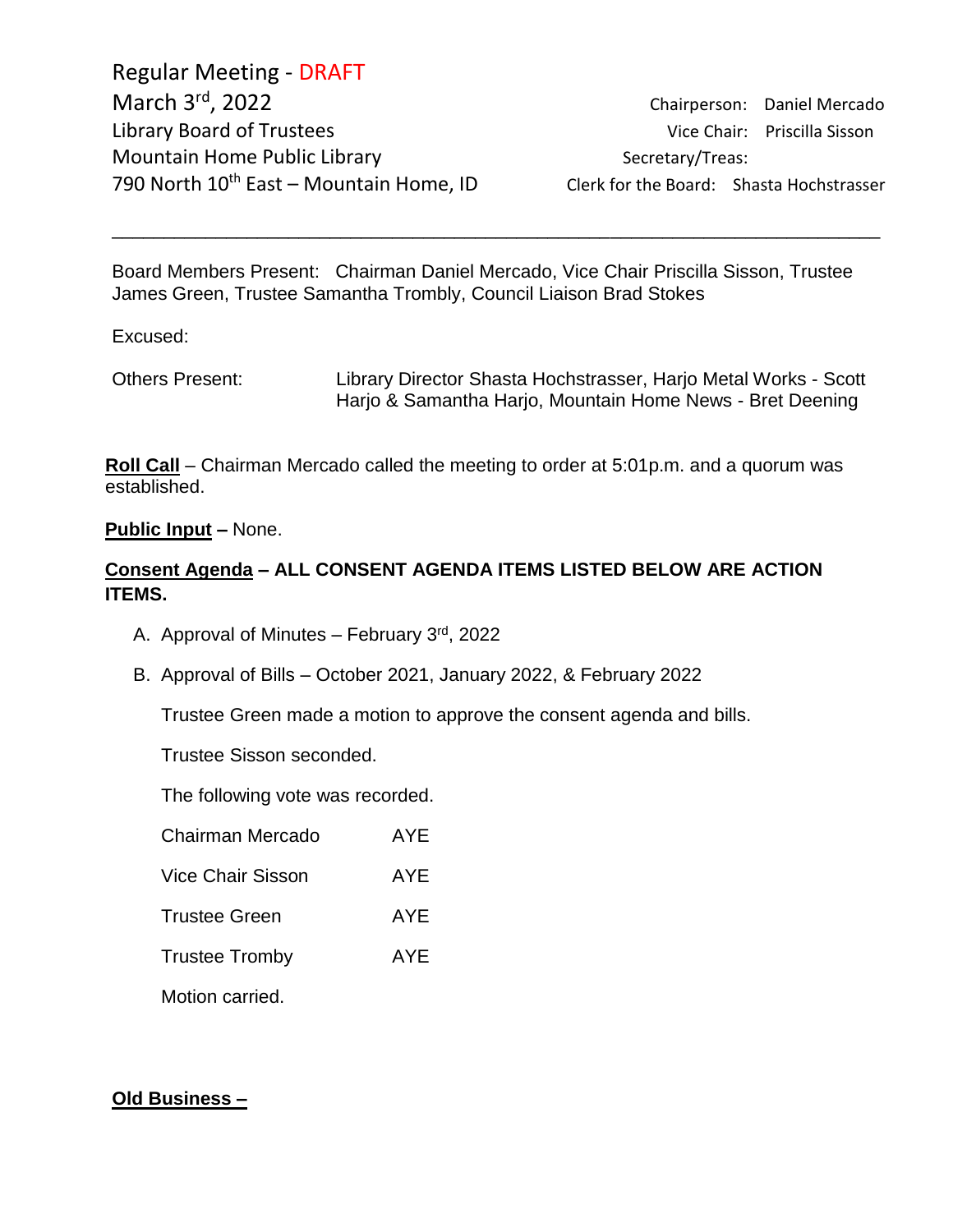# A. **Action Item:** Discussion/Decision on Library eRate services

Director Hochstrasser noted that when the board packet had been prepared, none of the companies listed had given quotes specifically for content filtering. She received 1 quote today from Ednetics who partners with Fatbeam contracts and was able to update the rubric for the board to look over. Director Hochstrasser said Fatbeam has been attentive and responsive since the earlier difficulty they had with their server. Director Hochstrasser said she would prefer to recommend a longer contract term due to the filing process not being user friendly and has more confidence in Fatbeam's ability to keep us connected.

Trustee Sisson made a motion to approve the 5 year contract with Fatbeam with content filtering through Ednetics. Trustee Green seconded.

The following vote was recorded.

| Chairman Mercado         | AYF |
|--------------------------|-----|
| <b>Vice Chair Sisson</b> | AYE |
| <b>Trustee Green</b>     | AYE |
| <b>Trustee Tromby</b>    | AYE |
| Motion carried.          |     |

# **New Business –**

- A. **Action Item:** Items removed from the consent agenda
- B. **Discussion:** Book drop pricing/funding updates

Scott Harjo brought and updated quote that included an additional cart, insulation, cylindrical lock with heavy steel encasement and a custom logo laser cut signage. Director Hochstrasser updated the board that Mountain Home Pro Real Estate said they'd be happy to donate and the Mountain Home Elks Lodge will be voting at their next meeting on March  $8<sup>th</sup>$  to potentially donate the remaining total needed. Library board all approved of the additional features and Director Hochstrasser instructed Scott to start production.

Due to this being a tabled action item from the previous meeting, a vote was reflected this meeting.

Trustee Green made a motion to approve updated quote provided by Harjo Metal Fabrication for the outside book drop for \$4000. Trustee Sisson seconded.

The following vote was recorded.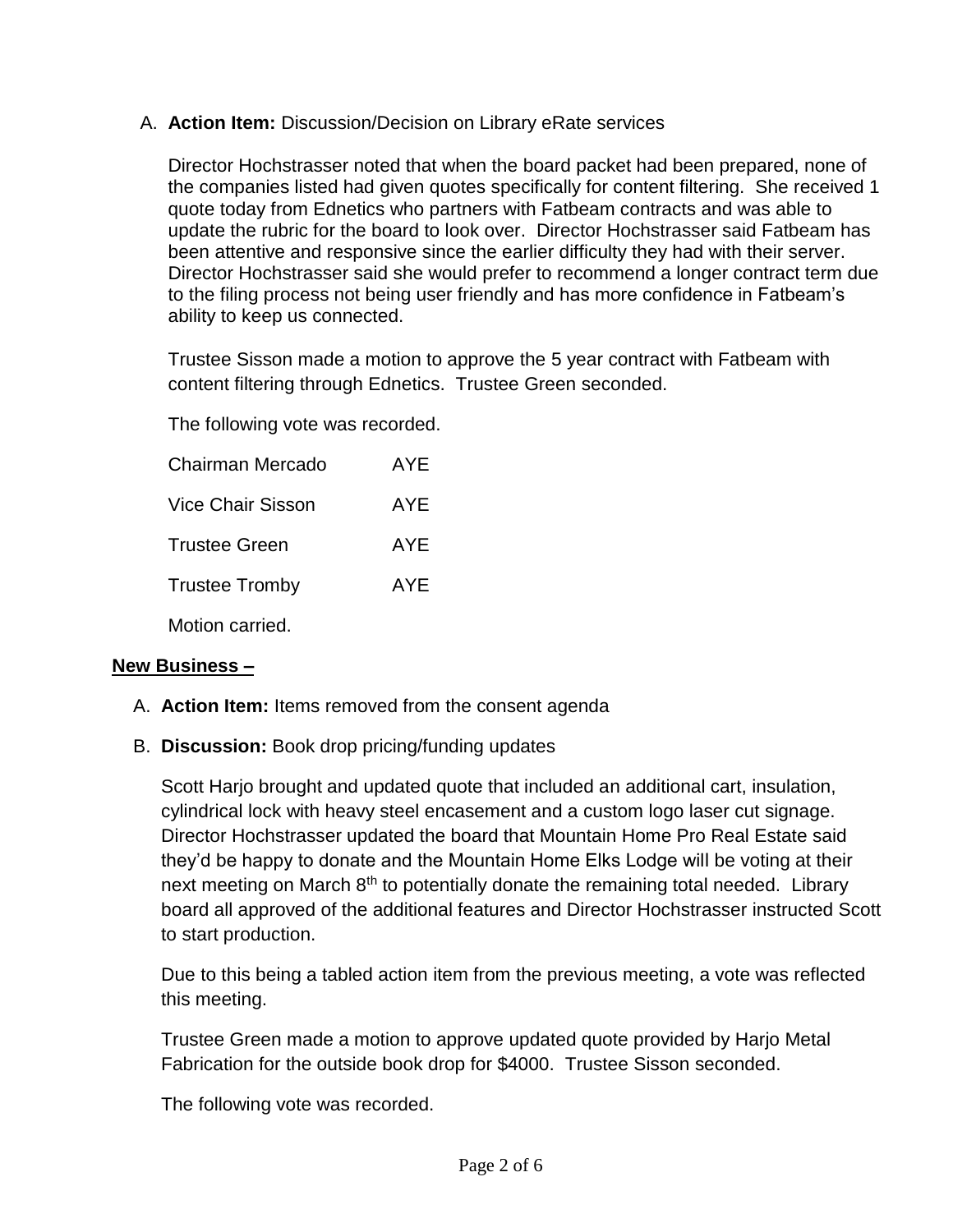| Chairman Mercado      | AYF |
|-----------------------|-----|
| Vice Chair Sisson     | AYF |
| Trustee Green         | AYF |
| <b>Trustee Tromby</b> | AYF |
|                       |     |

Motion carried.

# C. **Discussion:** New Library Trustee Update

Chairman Mercado and Mayor Sykes met with two citizens interested in the position and conferred with Director Hochstrasser on the decision. The new library trustee will be announced at the upcoming city council meeting on March 14<sup>th</sup> at City Hall @ 6pm. Councilman Stokes encouraged the new library trustee to provide a one page document for the city council to know why they wanted to serve on the library board.

### D. **Discussion:** Capital Improvement Plan for 2022 update

Director Hochstrasser and Chairman Mercado met to organize the Capital Improvement Plan after noting the library board's comments from the previous month's meeting. The updated 10-year plan displays the potential items listed and their estimate amounts. Director Hochstrasser reminded the board that the list could potentially change due to the needs of the library each year and therefore is updated yearly. Director Hochstrasser also reminded the board that the next step will be working on new year's budget and to look for those documents in the upcoming meetings.

E. **Discussion:** Nonresident card public hearing scheduled for March 14th at City Hall @ 6pm

Director Hochstrasser wanted to show the library board that she had added the percentage difference to the letter written to city council. The library board are welcome to come support the public hearing but when at least three board members are together, they are not to talk about library business.

#### **Executive Session: Pursuant to Idaho Code Section 74-206(1)(b) – Personnel Matters**

Trustee Green made a motion to go into Executive Session pursuant to Idaho Code Section 74-206(1)(b) – Personnel Matters. Seconded by Trustee Sisson.

The following vote was recorded.

| Chairman Mercado | <b>AYE</b> |
|------------------|------------|
|------------------|------------|

Vice Chair Sisson AYE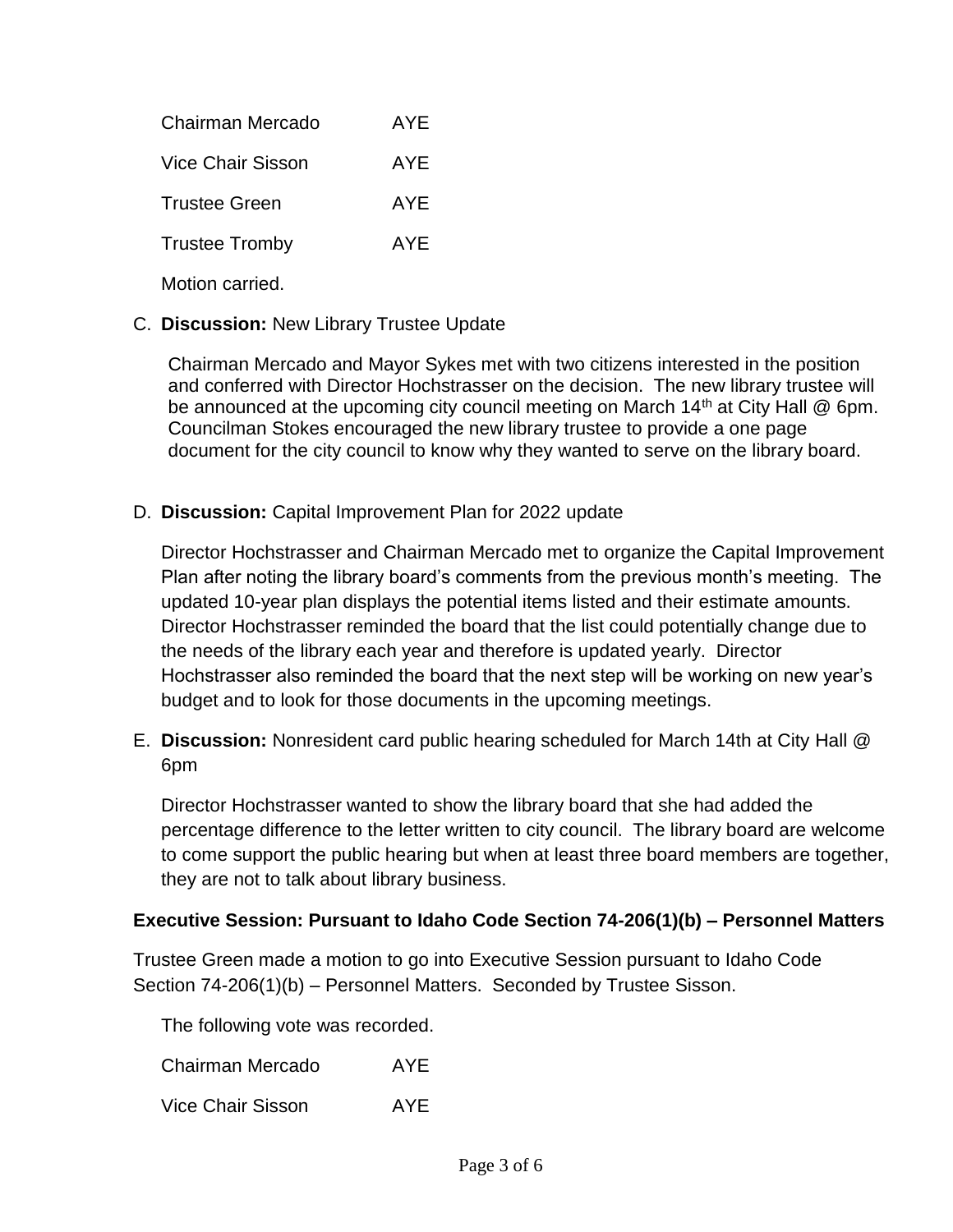Trustee Green AYE

Trustee Tromby AYE

The vote being unanimous, the motion was carried and so ordered.

The Board of Trustees entered into Executive Session at 5:32pm.

Director Hochstrasser left the Executive Session at 5:57pm.

The Board of Trustees came out of Executive Session at 6:35pm.

Director Hochstrasser came back into the meeting at 6:36pm.

F. **Action Item:** Approve Library Director Evaluation and pay

Trustee Green made a motion to table this item pending a full budget cycle completed and evaluation done in December. Trustee Trombly seconded.

The following vote was recorded.

| Chairman Mercado      | AYE        |
|-----------------------|------------|
| Vice Chair Sisson     | AYE        |
| Trustee Green         | <b>AYE</b> |
| <b>Trustee Tromby</b> | AYE        |

# **Director Report –**

# *Old Business*

**Notaries –** Both Bianca and Mark will soon be going through notary training so that we can have more availability for patrons by having 4 notaries. Bianca will be able to translate in Spanish and Mark will be on hand when Meghan and/or Michelle are otherwise occupied.

**ARPA Grant** – We now own two laptops, 5 more mobile hotspots and a brand new assortment of books specifically geared towards job interviews, step-by-step process in job searching, study guides for plumbing, electrical & CDL careers, remote work guidance especially in technology and guides to starting a business.

# **Programs –**

**Miniature Golf** - TAB did a great job with their Mini Golf setup. 87 played a round of golf. 22 stayed that day for the Mini-Flix showing of Clifford the Big Red Dog.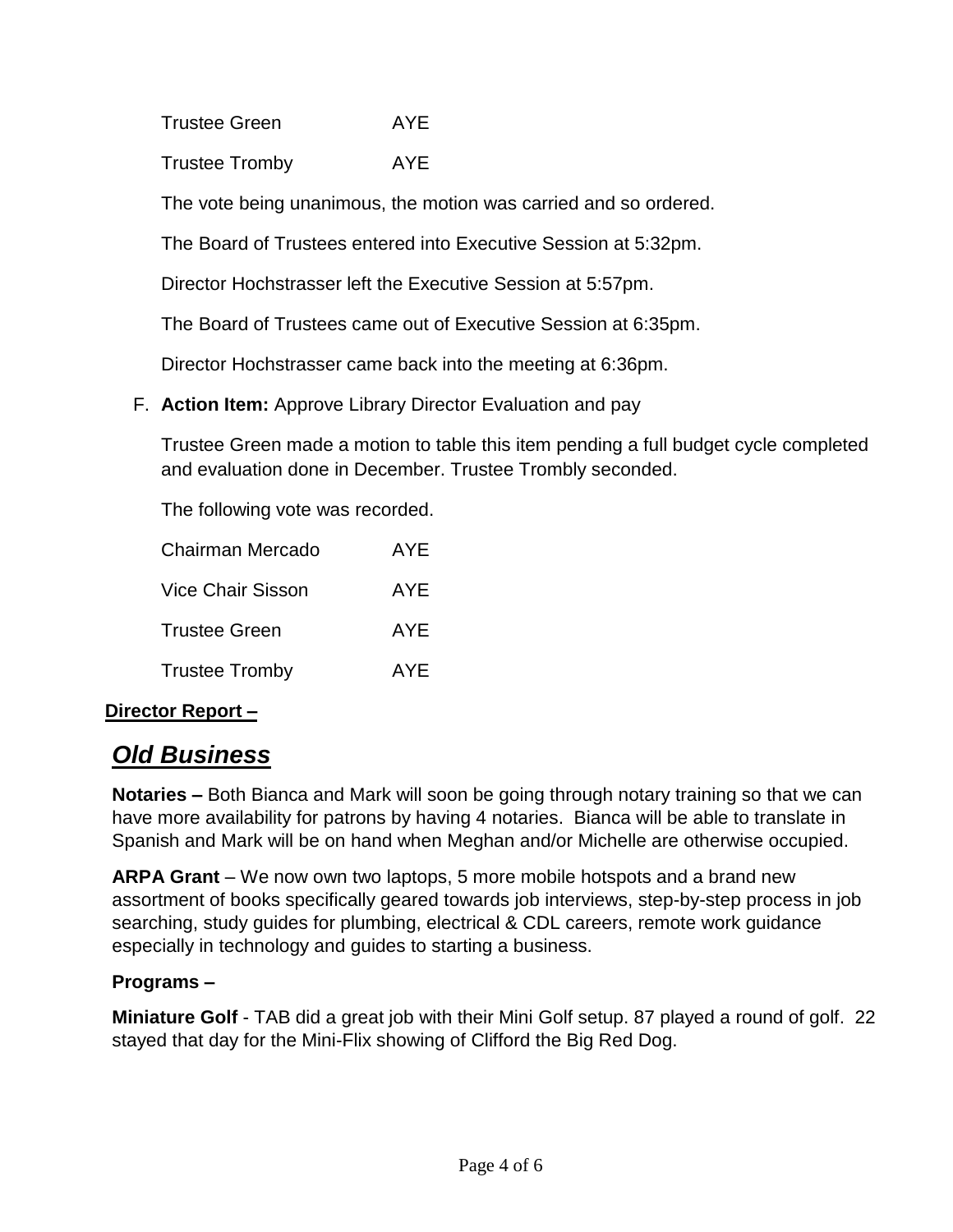**Couples Paint & Sip Night** - 40 people were able to attend the for this craft night event. The owner of Gifts or Keeps, Erika was a great instructor and we look forward to providing this event again in the future.

**Senior Dance Night** - The local band RELROC said they really enjoyed performing live during the Senior Dance Night and said they'd be happy to perform again. 19 people were able to attend with many showing their dance moves.

**Read Across America Day** – Partnering with Southwest Idaho Area Agency on Aging, The Library is celebrating Read Across America with a Dr. Seuss celebration full of wacky stories and silly crafts. After, enjoy some light refreshments while visiting with The Cat in the Hat. Every child will receive a goody bag and free book, while supplies last. 60 people came to the event.

**Overdose Prevention and Response Education** - All library staff are now trained in CPR & AED training and the library now has an AED machine in case of an emergency. Staff have also been trained in overdose prevention & response along with access to the nasal spray Narcan to administer if needed. There's also an upcoming training held at the library provided by Central District Health regarding Overdose Prevention & Response on Saturday, March 19th at 10am. The public are also welcome to attend.

# *New Business*

**February Stats –** # of Teen/Adult Circ.: 1,868 # of Youth Circ.: 2,048 # of items cataloged: 291 # of computer sessions: 627 # of RA: 2,486 #of items checked IN: 3,146 # of items checked OUT: 4,225 # of eBooks checked out: 215 # of eAudios checked out: 94 # of patron visits (door count): 5,296 # of notarizations: 3 # of proctored tests: 1 # of new/ renewed cards: 145 Staff training: ML: 3 , MB: 4, MF: 4, JM: 4, BG: 3, AR: 3, SH: 4 # of ILL's requested BY US to bring in for our patrons: 15 in January # or ILL's requested FROM US to send out to other libraries: 1 Total # of items owned: 55,872 Total # People Booked a Librarian: 9 Feb. Number of items found on the shelf not checked in  $= 6$ 

**Digital Library of Idaho** - <https://www.digitallibraryofidaho.org/>